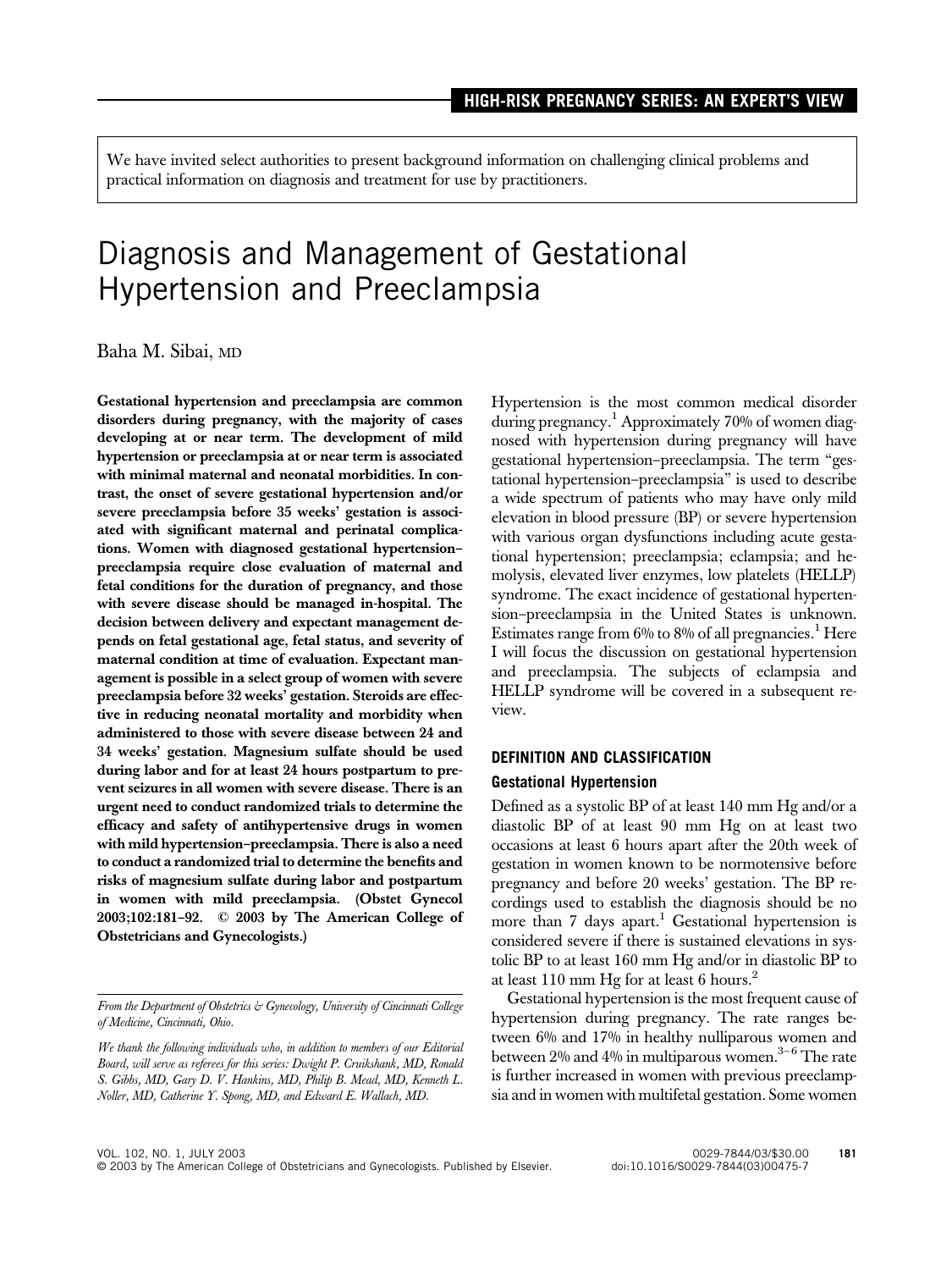with gestational hypertension will subsequently progress to preeclampsia. The rate of progression depends on gestational age at time of diagnosis; the rate reaches 50% when gestational hypertension develops before 30 weeks' gestation.<sup>7</sup> In addition, some of these women may have undiagnosed chronic hypertension.

## **Preeclampsia**

Preeclampsia is primarily defined as gestational hypertension plus proteinuria (300 mg or more per 24-hour period). If 24-hour urine collection is not available, then proteinuria is defined as a concentration of at least 30 mg/dL (at least  $1+$  on dipstick) in at least two random urine samples collected at least  $6$  hours apart.<sup>1</sup> The urine dipstick measurements used to establish proteinuria should be no more than  $7$  days apart.<sup>1</sup> The concentration of urinary protein in random urine samples is highly variable. Recent studies have found that urinary dipstick determinations correlate poorly with the amount of proteinuria found in 24-hour urine determinations in women with gestational hypertension.<sup>8</sup> Therefore, the definitive test to diagnose proteinuria should be quantitative protein excretion in a 24-hour period. Severe proteinuria is defined as protein excretion of at least 5 g per 24-hour period. Urine dipstick values should not be used to diagnose severe proteinuria.<sup>8</sup>

In the absence of proteinuria, preeclampsia should be considered when gestational hypertension is associated with persistent cerebral symptoms, epigastric or right upper quadrant pain with nausea or vomiting, or thrombocytopenia and abnormal liver enzymes.

Preeclampsia is considered severe if there is severe gestational hypertension in association with abnormal proteinuria or if there is hypertension in association with severe proteinuria (at least 5 g per 24-hour period). In addition, preeclampsia is considered severe in the presence of multiorgan involvement such as pulmonary edema, seizures, oliguria (less than 500 mL per 24-hour period), thrombocytopenia (platelet count less than 100,000/mm3 ), abnormal liver enzymes in association with persistent epigastric or right upper quadrant pain, or persistent severe central nervous system symptoms (altered mental status, headaches, blurred vision or blindness).

The rate of preeclampsia ranges between 2% and 7% in healthy nulliparous women.<sup>3,4</sup> The rate is substantially higher in women with twin gestation  $(14\%)^9$  and those with previous preeclampsia  $(18\%)$ .<sup>6</sup>

# **ETIOLOGY AND PATHOPHYSIOLOGY**

The etiology of preeclampsia is unknown. During the past centuries several etiologies have been suggested, but

#### **Table 1.** Risk Factors for Preeclampsia

Nulliparity Multifetal gestation **Obesity** Family history of preeclampsia–eclampsia Preeclampsia in a previous pregnancy Abnormal uterine Doppler studies at 18 and 24 wk Pregestational diabetes mellitus Presence of thrombophilias Hypertension or renal disease

most of them have not withstood the test of time. Some of the remaining potential etiologies include abnormal trophoblast invasion of uterine blood vessels, immunological intolerance between fetoplacental and maternal tissues, maladaptation to the cardiovascular changes or inflammatory changes of pregnancy, dietary deficiencies, and genetic abnormalities.

The pathophysiologic abnormalities of preeclampsia are numerous. Some of the reported abnormalities include placental ischemia, generalized vasospasm, abnormal hemostasis with activation of the coagulation system, vascular endothelial dysfunction, abnormal nitric oxide and lipid metabolism, leukocyte activation, and changes in various cytokines as well as in insulin resistance. These abnormalities have been the subject of a recent review $10$  and will not be discussed here.

# **PREDICTION AND PREVENTION**

Prevention of any disease process requires knowledge of its etiology and pathogenesis, as well as the availability of methods to predict or identify those at high risk for this disorder. Numerous clinical, biophysical, and biochemical tests have been proposed for the prediction or early detection of preeclampsia. Unfortunately, most of these tests suffer from poor sensitivity and poor positive predictive values, and the majority of them are not suitable for routine use in clinical practice. $11$ 

At present, there is no single screening test that is considered reliable and cost-effective for predicting preeclampsia. $^{11}$  As a result, all studies on prevention have included women with various risk factors for preeclamp $sia<sup>12</sup>$  (Table 1).

During the past 2 decades, numerous clinical reports and randomized trials described the use of various methods to reduce the rate and/or the severity of preeclampsia. The results of these studies were the subject of a recent review.<sup>12</sup> There are few randomized trials evaluating magnesium, zinc, or fish oil supplementation to prevent preeclampsia. These trials had limited sample size; however, results reveal minimal to no benefit. There are at least nine placebo-controlled trials evaluat-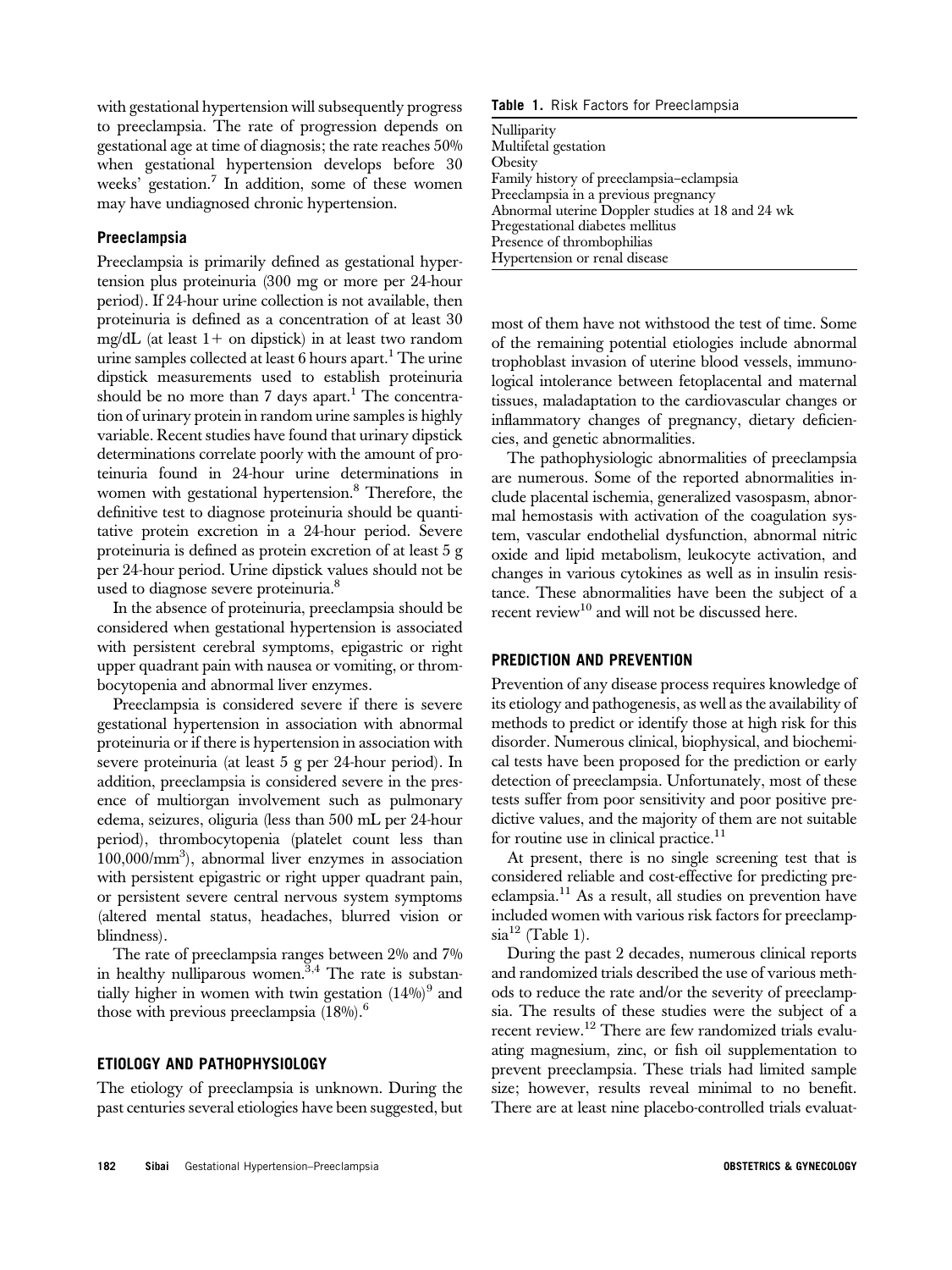**Table 2.** Pregnancy Outcome in Women With Mild Gestational Hypertension

|                             | Knuist et al <sup>4</sup><br>$(n = 396)$ | Hauth et al <sup>3</sup><br>$(n = 715)$ | Barton et al <sup>7</sup><br>$(n = 405)$ | Sibai et al <sup>9</sup><br>$(n = 186)$ |
|-----------------------------|------------------------------------------|-----------------------------------------|------------------------------------------|-----------------------------------------|
| Gestation at delivery (wk)* | NR                                       | 39.7                                    | $37.4^{\dagger}$                         | 39.1                                    |
| $<$ 37 (%)                  | 5.3                                      | 7.0                                     | 17.3                                     | 5.9                                     |
| $<$ 34 (%)                  | 1.3                                      | 1.0                                     | 4.9                                      | 1.6                                     |
| Birth weight $(g)^*$        | NR                                       | 3303                                    | 3038                                     | 3217                                    |
| SGA (%)                     | $1.5^*$                                  | 6.9                                     | 13.8                                     | 7.0                                     |
| $<$ 2500 g (%)              | 7.1                                      | 7.7                                     | 23.5                                     | NR.                                     |
| Abruptio placentae (%)      | 0.5                                      | 0.3                                     | 0.5                                      | 0.5                                     |
| Perinatal deaths (%)        | 0.8                                      | 0.5                                     |                                          |                                         |

 $NR = not reported; SGA = small for gestational age.$ 

\* Mean values.

† Women who developed hypertension at 24–35 weeks.

‡ Less than the third percentile.

ing calcium supplementation during pregnancy. Results of these trials conflict[.12](#page-10-0) Of note is the trial sponsored by the National Institute of Child Health and Human Development that included 4589 healthy nulliparous women and revealed no reduction in the rate of preeclampsia[.13](#page-10-0) On the other hand, trials conducted in women considered at very high risk demonstrated significant reductions in the rate of preeclampsia. The majority of randomized trials for the prevention of preeclampsia have used low-dose aspirin.<sup>12</sup> Results of early single-center trials demonstrated an average reduction of 70% with low-dose aspirin. However, results of eight recent large trials that included over 30,000 women demonstrated minimal to no benefit.<sup>12-14</sup> A recent large multicenter National Institute of Child Health and Human Development–sponsored study that included 2539 women with pregestational insulin-treated diabetes mellitus, chronic hypertension, multifetal gestation, or preeclampsia in a previous pregnancy showed no beneficial effects from low-dose aspirin in such high-risk women.<sup>15</sup> Moreover, there was a recent trial that demonstrated reduced rates of preeclampsia with vitamins C and E in women identified to be at risk by means of abnormal uterine Doppler studies $16$  (elevated resistance index and presence of notch). However, there was no improvement in perinatal outcome in the vitamin supplement group.

Based on the available data, neither calcium supplementation nor low-dose aspirin should be routinely prescribed for preeclampsia prevention in nulliparous women. In addition, zinc, magnesium, fish oil, and vitamins C and E should not be routinely used for this purpose. Even in studies revealing beneficial effects, the results reveal reductions in a "definition of preeclampsia" without concomitant improvement in perinatal outcome. There is a suggestion that low-dose aspirin improves pregnancy outcome in women with persistent elevations in the uterine Doppler resistance index at both 18 and 24 weeks' gestation.<sup>17</sup>

#### **MATERNAL AND PERINATAL OUTCOME**

#### **Gestational Hypertension**

In general, the majority of cases of mild gestational hypertension develop at or beyond 37 weeks' gestation, and thus pregnancy outcome is similar or superior to that seen in women with normotensive pregnancies (Table 2). Both gestational age at delivery and birth weight in these pregnancies are higher than those in normotensive pregnancies.<sup>3,4,8,9</sup> However, women with gestational hypertension are more likely to have higher rates of induction of labor for maternal reasons and higher rates of cesarean delivery than women with normotensive gestation. $3-5$  The increased rate of cesarean delivery in such women is mainly related to failed medical induction or dystocia.<sup>3-5</sup>

On the other hand, maternal and perinatal morbidities are substantially increased in women with severe gestational hypertension.<sup>3-5</sup> Indeed, these women have higher morbidities than women with mild preeclamp $sia.<sup>3-5</sup>$  In addition, the rates of abruptio placentae, preterm delivery (at less than 37 and 35 weeks), and small for gestational age (SGA) infants in these women are similar to those seen in women with severe preeclampsia. However, whether this increase in rates of preterm delivery is secondary to an increase in early delivery by the physician or because of the disease process itself remains unknown. Therefore, these women should be managed as if they had severe preeclampsia.<sup>5</sup>

#### **Preeclampsia**

Maternal and perinatal outcomes in preeclampsia are usually dependent on one or more of the following: gestational age at onset of preeclampsia as well as at time of delivery, the severity of the disease process, the presence of multifetal gestation, and the presence of preexisting medical conditions such as pregestational diabetes, renal disease, or thrombophilias. In women with mild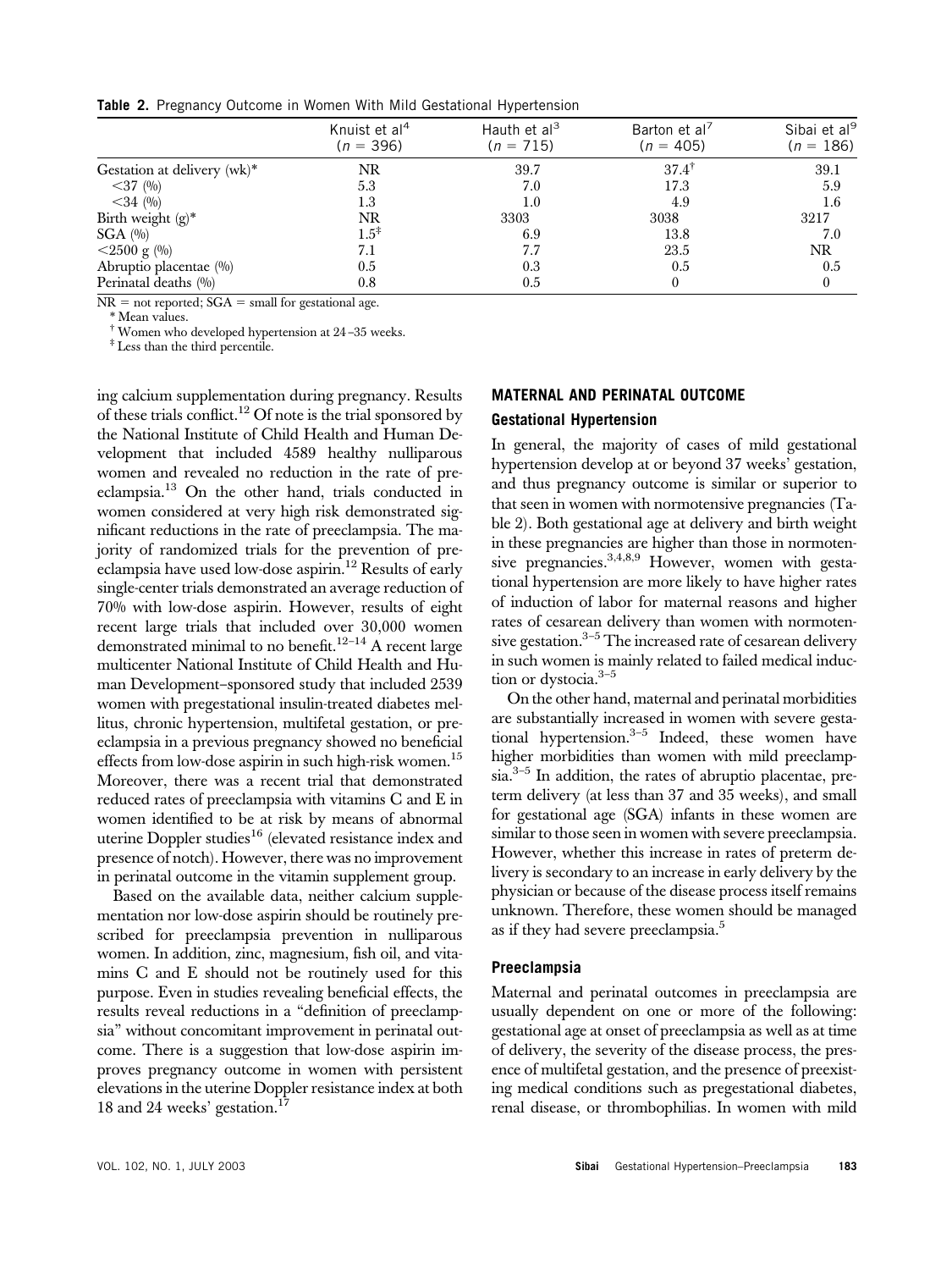**Table 3.** Pregnancy Outcome in Women With Mild and Severe Preeclampsia

|                        | Hauth et $al3$      |                       | Buchbinder et al <sup>5</sup> |                       | Hnat et al <sup>6</sup> |                      |
|------------------------|---------------------|-----------------------|-------------------------------|-----------------------|-------------------------|----------------------|
|                        | Mild<br>$(n = 217)$ | Severe<br>$(n = 109)$ | Mild*<br>$(n = 62)$           | Severe*<br>$(n = 45)$ | Mild<br>$(n = 86)$      | Severe<br>$(n = 70)$ |
| Delivery (wk)          |                     |                       |                               |                       |                         |                      |
| $<$ 37 (%)             | NR                  | NR                    | 25.8                          | 66.7                  | 14.0                    | 33.0                 |
| $<$ 35 (%)             | $1.9^{\dagger}$     | $18.5^{\dagger}$      | 9.7                           | 35.6                  | 2.3                     | 18.6                 |
| $SGA$ infant $(\%)$    | 10.2                | 18.5                  | 4.8                           | 11.4                  | NR                      | NR.                  |
| Abruptio placentae (%) | 0.5                 | 3.7                   | 3.2                           | 6.7                   | $\theta$                | 1.4                  |
| Perinatal death (%)    | $1.0\,$             | $^{1.8}$              | $\theta$                      | 8.9                   |                         | 1.4                  |

Abbreviations as in Table 2.

\* This study included women with previous preeclampsia. The other studies included only nulliparous women.

† These rates are for delivery at less than 34 weeks.

preeclampsia, the perinatal death rate and rates of preterm delivery, SGA infants, and abruptio placentae are similar to those of normotensive pregnancies $3,5,6$  (Table 3). The rate of eclampsia is less than 1%, but the rate of cesarean delivery is increased because of increased rates of induction of labor[.3,5,6](#page-10-0)

In contrast, perinatal mortality and morbidities as well as the rates of abruptio placentae are substantially increased in women with severe preeclampsia (Table 3). The rate of neonatal complications is markedly increased in those who develop severe preeclampsia in the second trimester, whereas it is minimal in those with severe preeclampsia beyond 35 weeks' gestation.

Severe preeclampsia is also associated with increased risk of maternal mortality (0.2%) and increased rates of maternal morbidities (5%) such as convulsions, pulmonary edema, acute renal or liver failure, liver hemorrhage, disseminated intravascular coagulopathy, and stroke. These complications are usually seen in women who develop preeclampsia before 32 weeks' gestation and in those with preexisting medical conditions.<sup>18</sup>

## **ANTEPARTUM MANAGEMENT OF MILD HYPERTENSION–PREECLAMPSIA**

The optimal treatment of women with mild gestational hypertension or preeclampsia before 37 weeks' gestation is controversial. There is disagreement regarding the benefits of hospitalization, complete bed rest, and use of antihypertensive medications.

## **Hospitalization**

In the past, treatment of these women has involved bed rest in the hospital for the duration of pregnancy with the belief that such treatment diminishes the frequency of progression to severe disease and allows rapid intervention in case of abrupt progression to abruptio placentae, eclampsia, or hypertensive crisis.<sup>1</sup> However, these complications are extremely rare among compliant women with mild hypertension or mild preeclampsia and absent

symptoms. In addition, the results of two randomized trials in women with gestational hypertension and several observational studies in women with mild hypertension and mild preeclampsia suggest that most of these women can be safely treated at home or in a daycare facility provided they undergo frequent maternal and fetal evaluation. It must be emphasized that most of the patients included in these studies had mild hypertension only.<sup>19</sup> Therefore, there is a definite need for randomized trials in women with mild preeclampsia.

## **Bed Rest**

Complete or partial bed rest for the duration of pregnancy is often recommended for women with mild hypertension–preeclampsia. There is no evidence to date suggesting that such recommendation improves pregnancy outcome. In addition, there are no published randomized trials comparing complete bed rest and restricted activity in the treatment of women with mild preeclampsia. On the other hand, prolonged bed rest for the duration of pregnancy increases the risk of thromboembolism.

## **Blood Pressure Medications**

There are several randomized trials describing the use of antihypertensive drugs versus no treatment or a placebo in the treatment of women with mild hypertension or preeclampsia remote from term. Overall, these trials revealed lower rates of progression to severe disease, with no improvement in perinatal outcome. $20$  Of note, the sample size of these trials was inadequate to evaluate differences in fetal growth restriction, abruptio placentae, perinatal death, or maternal outcome.<sup>20</sup>

## **Fetal and Maternal Surveillance**

There is universal agreement that fetal testing is indicated during expectant treatment of women with gestational hypertension or preeclampsia.<sup>1,2</sup> However, there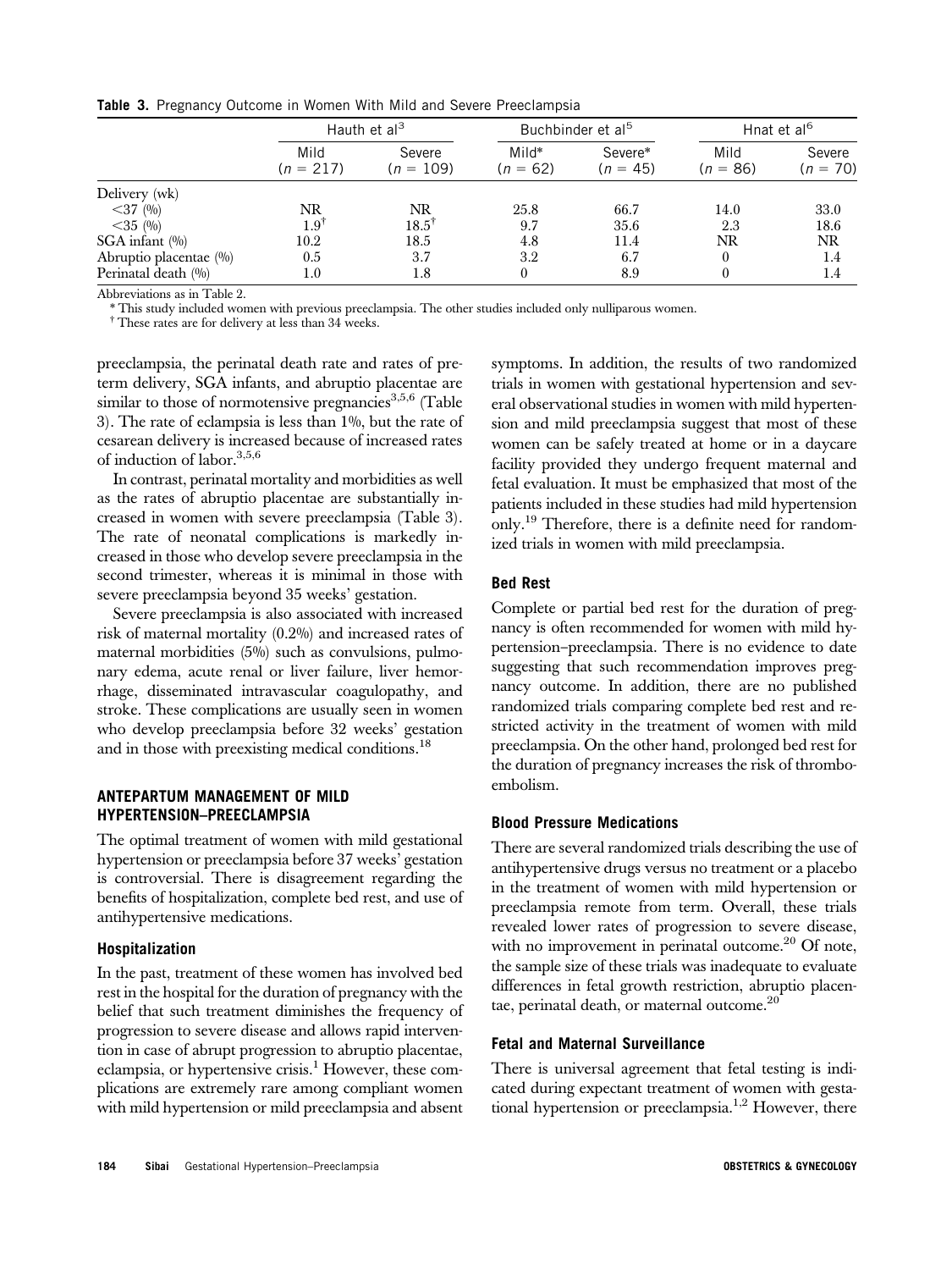is disagreement regarding the test to be used as well as the frequency of testing. Most authorities in the United States recommend daily fetal movement counts in association with either a nonstress test (NST) or a biophysical profile (BPP) to be performed at time of diagnosis and serially thereafter until delivery (one to two times a week.).<sup>1,2</sup> Because uteroplacental blood flow may be reduced in some of these women, ultrasound estimation of fetal weight as well as amniotic fluid status is also recommended at time of diagnosis and serially thereafter every 3 to 4 weeks. Doppler flow velocimetry is usually recommended by authorities outside the United States, particularly in the presence of suspected fetal growth restriction. The frequency of these tests usually depends on the severity of hypertension or preeclampsia, gestational age at time of diagnosis, and fetal growth findings. Most clinical series suggest testing once weekly in women with mild gestational hypertension or preeclampsia, twice weekly if there is suspected fetal growth restriction, and daily during expectant treatment of women with severe preeclampsia at less than 32 weeks' gestation.<sup>1</sup> However, there are no large prospective studies assessing the benefits or harms of these monitoring techniques in women with gestational hypertension or preeclampsia.

Maternal surveillance is indicated in all women with gestational hypertension and preeclampsia. The goal of monitoring in women with mild gestational hypertension is to observe progression of the condition to severe hypertension or to preeclampsia.<sup>1,2</sup> In women with mild preeclampsia, the goal is early detection of severe preeclampsia. In those with severe preeclampsia, the goal is to observe for the development of organ dysfunction. Therefore, all such women should be evaluated for symptoms of organ dysfunction such as severe headaches, visual changes, altered mentation, right upper quadrant or epigastric pain, nausea or vomiting, shortness of breath, and decreased urine output.<sup>1</sup> In addition, they should undergo laboratory testing for 24-hour urine protein, serum creatinine, platelet count, and liver enzymes. Coagulation function tests are not needed in the presence of a normal platelet count and liver enzymes.<sup>21</sup> The frequency of subsequent testing will depend on the initial findings, severity of the maternal condition, and the ensuing clinical progression. Most authorities recommend evaluation and testing of platelet count, liver enzymes, and serum creatinine once weekly for women with mild gestational hypertension or mild preeclampsia, and performing these tests daily during expectant treatment of women with severe preeclampsia remote from term. $^{1,2}$ 

## **EXPECTANT MANAGEMENT OF SEVERE PREECLAMPSIA?**

The clinical course of severe preeclampsia may be characterized by progressive deterioration in both maternal and fetal conditions. Because these pregnancies have been associated with increased rates of maternal morbidity and mortality and with significant risks for the fetus (growth restriction, hypoxemia, and death), there is universal agreement that all such patients should deliver if the disease develops after 34 weeks' gestation. Prompt delivery is also clearly indicated when there is imminent eclampsia (persistent severe symptoms), multiorgan dysfunction, severe fetal growth restriction (fifth percentile), suspected abruptio placentae, or nonreassuring fetal testing before 34 weeks' gestation.<sup>22</sup>

There is disagreement about treatment of patients with severe preeclampsia before 34 weeks' gestation where maternal condition is stable and fetal condition is reassuring. In such patients, some authors consider delivery as the definitive treatment regardless of gestational age, whereas others recommend prolonging pregnancy until development of maternal or fetal indications for delivery or until achievement of fetal lung maturity or 34 weeks' gestation.<sup>22</sup>

Although delivery is always appropriate for the mother, it may not be optimal for the fetus that is extremely premature. In the past, it was believed that infants born prematurely to severely preeclamptic women had lower rates of neonatal mortality and morbidity than infants of similar gestational age born to nonpreeclamptic women. This belief was based on the clinical impression that fetuses of preeclamptic women have accelerated lung and neurologic maturation as a result of stress in utero. This phenomenon, however, has never been documented in case–control studies.<sup>22</sup> In contrast, several recent case–control studies have demonstrated that premature infants born after severe preeclampsia have neonatal complications and mortality similar to those of other premature infants of similar gestational age and have higher rates of admission to neonatal intensive care units[.22](#page-10-0) In addition, case–control studies have revealed that fetuses of preeclamptic women do not exhibit accelerated lung or neurological maturation.<sup>22</sup>

In the past, there was uncertainty regarding the efficacy and safety of corticosteroids in women with severe preeclampsia before 34 weeks' gestation. A prospective, double blind, randomized trial of 218 women with severe preeclampsia and gestational age between 26 and 34 weeks receiving either betamethasone  $(n = 110)$  or a placebo ( $n = 108$ ) reported a significant reduction in the rate of respiratory distress syndrome (relative risk [RR]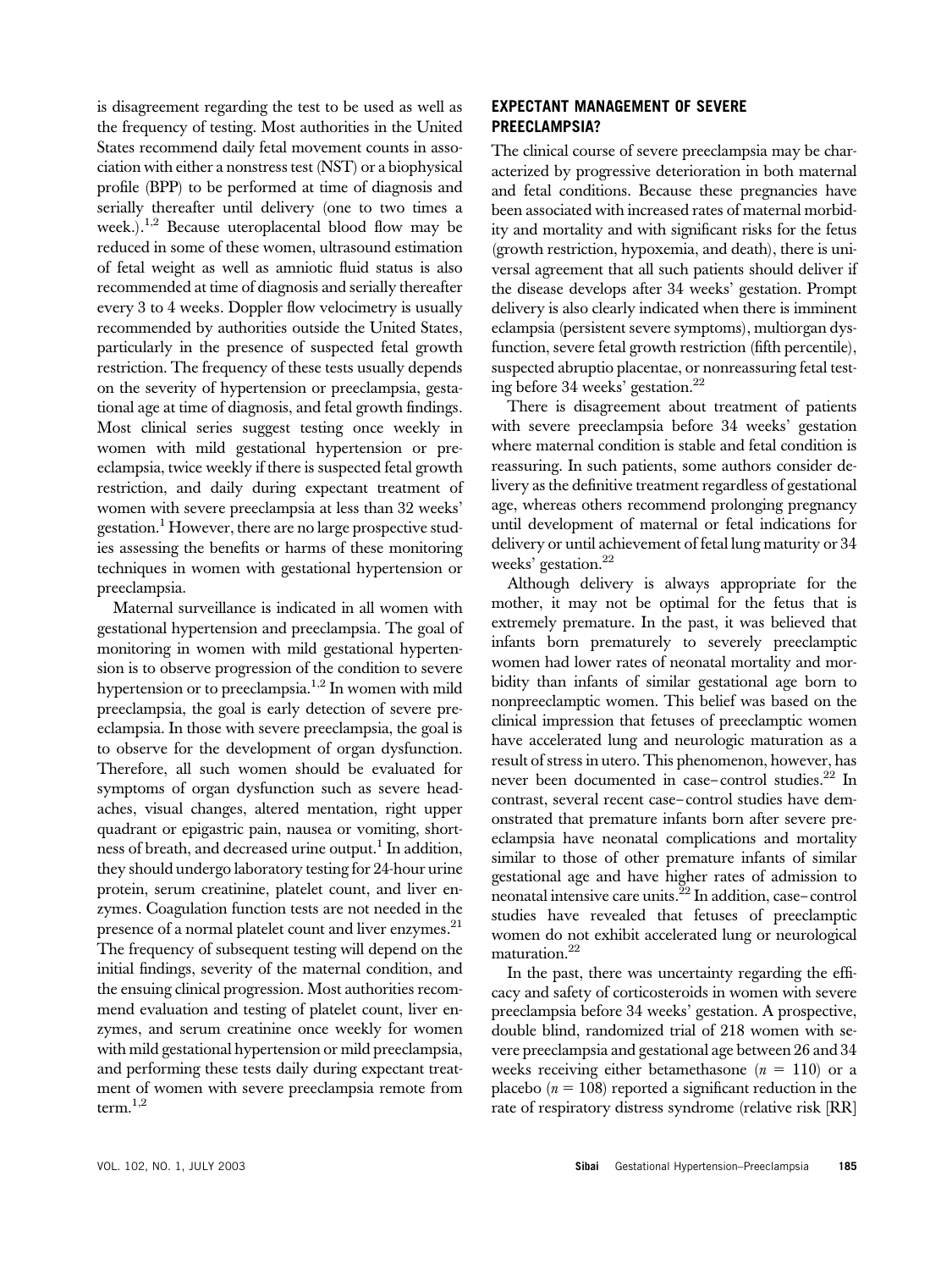<span id="page-5-0"></span>0.53; 95% confidence interval [CI] 0.35, 0.82) in the steroids group.<sup>23</sup> Corticosteroid use also was associated with a reduction in the risks of neonatal intraventricular hemorrhage (RR 0.35; 95% CI 0.15, 0.86), neonatal infection (RR 0.39; 95% CI 0.39, 0.97), and neonatal death (RR 0.5; 95% CI 0.28, 0.89). However, there were no differences in maternal complications between the two groups. Thus, the data support the use of steroids to reduce neonatal complications in women with severe preeclampsia at 34 weeks' gestation or less.

## **RECOMMENDED MANAGEMENT**

The primary objective of management in women with gestational hypertension–preeclampsia must always be safety of the mother and then delivery of a mature newborn who will not require intensive and prolonged neonatal care. This objective can be achieved by formulating a management plan that takes into consideration one or more of the following: the severity of the disease process, fetal gestational age, maternal and fetal status at time of initial evaluation, presence of labor, cervical Bishop score, and the wishes of the mother.

#### **Mild Hypertension or Preeclampsia**

Once the diagnosis of mild gestational hypertension or mild preeclampsia is made, subsequent therapy will depend on the results of maternal and fetal evaluation (Figure 1). In general, women with mild disease developing at 37 weeks' gestation or longer have a pregnancy outcome similar to that found in normotensive pregnancy. Thus, those who have a favorable cervix at or near term and patients who are considered noncompliant should undergo induction of labor for delivery. In addition, cervical ripening with prostaglandins and induction of labor can be used in women with mild preeclampsia and an unfavorable cervix at 37 weeks or more because the mother is at slightly increased risk for development of abruptio placentae and progression to severe disease. I also recommend delivery in those with a gestational age of 34 weeks or more in the presence of progressive labor or rupture of membranes, abnormal fetal testing, or fetal growth restriction.

In women who remain undelivered, close maternal and fetal evaluation is essential. These women are instructed to eat a regular diet with no salt restriction, and they are instructed to restrict their activity but not to complete bed rest. I do not use diuretics or antihypertensive medication because of the potential to mask the diagnosis of severe disease. In addition, the current data suggest that antihypertensive therapy in women with mild gestational hypertension or preeclampsia does not improve perinatal outcome. Only women considered to



**Figure 1.** Recommended management of mild gestational hypertension or preeclampsia.

*Sibai. Gestational Hypertension–Preeclampsia. Obstet Gynecol 2003.*

have severe disease should be started on antihypertensive medications, and they require in-hospital management. At the time of initial and subsequent visits, the women are educated and instructed about reporting symptoms of severe preeclampsia. They are also advised to immediately come to the hospital or office if they develop abdominal pain, uterine contractions, vaginal spotting, or decreased fetal movement.

In women with mild gestational hypertension, fetal evaluation should include an NST and an ultrasound examination of estimated fetal weight and amniotic fluid index. If the results are normal, then there is no need for repeat testing unless there is a change in maternal condition (progression to preeclampsia or severe hypertension) or there is decreased fetal movement or abnormal fundal height growth.<sup>1</sup> The development of any of these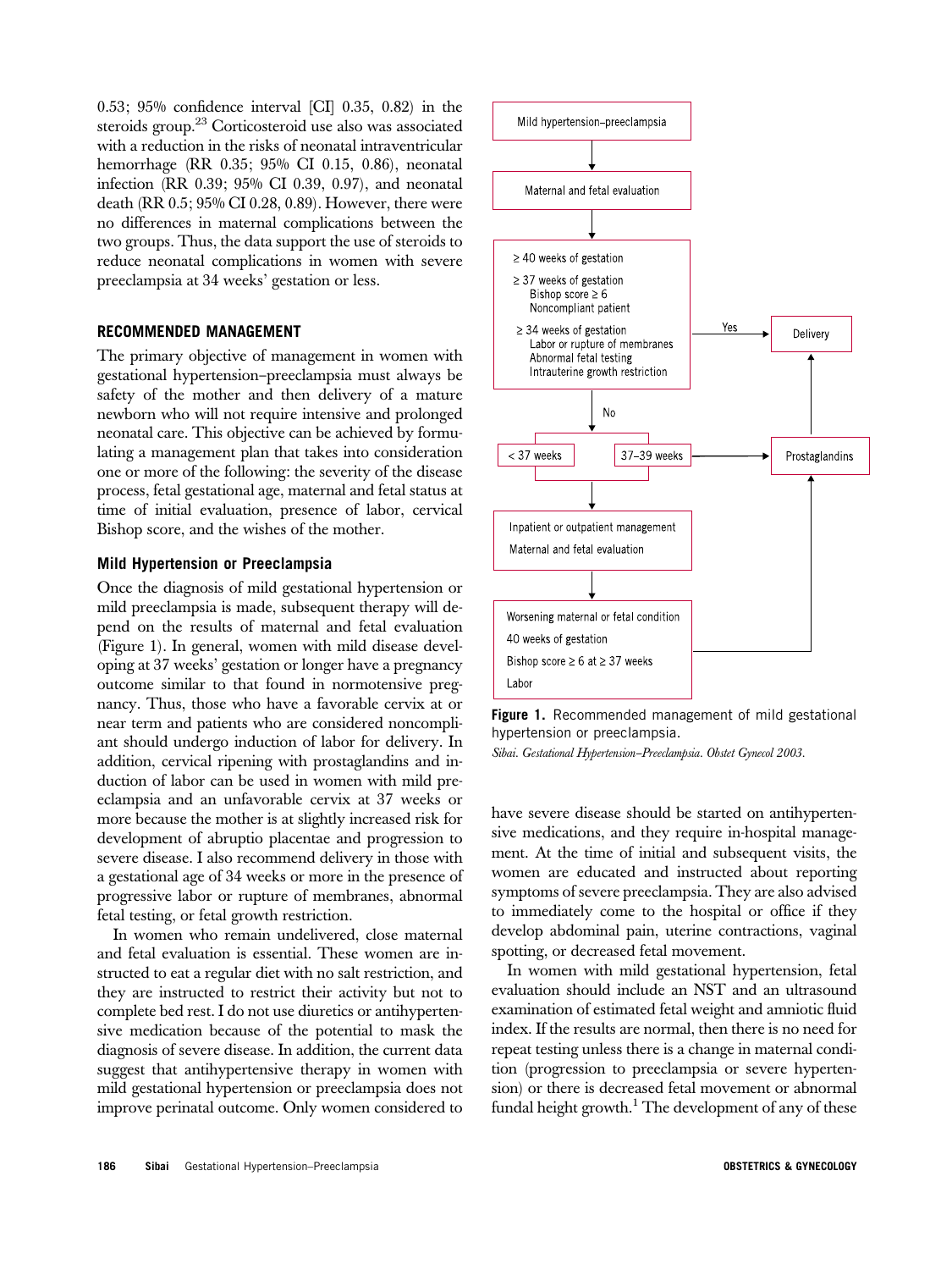findings requires prompt fetal testing with a nonstress test or biophysical profile.

Maternal evaluation includes measurements of hematocrit, platelet count, liver function tests, and 24-hour urine protein testing once weekly. The women are usually seen twice a week for evaluation of maternal BP, urine protein by dipstick, and symptoms of impending eclampsia. This evaluation is extremely important for early detection of progression to preeclampsia or severe hypertension. The onset of maternal symptoms, a sudden increase in BP to severe values, or development of proteinuria  $(2 + or more on dipstick)$  requires prompt hospitalization for close evaluation.

In women with mild preeclampsia at less than 37 weeks' gestation, my policy is to use outpatient management in those with a systolic BP of 150 mm Hg or less and/or a diastolic BP of 100 mm Hg or less and a urine protein count of 1000 mg or less per 24 hours if they have no symptoms and have normal liver enzymes and a normal platelet count (more than  $100,000/\text{mm}^3$ ). Women who do not satisfy these criteria are managed in-hospital. During ambulatory management, the women are instructed to have relative rest at home, to have BP and urine (dipstick) checked daily, and to promptly report symptoms of severe disease. These women are then seen twice weekly, during which time they have a laboratory evaluation of platelet count and liver enzymes. Fetal evaluation includes daily fetal movement count, NST twice weekly, and ultrasound evaluation of fetal growth and fluid every 3 weeks. If there is evidence of disease progression (significant increase in BP or proteinuria to levels above the threshold mentioned previously), if they have a new onset of symptoms, or if there is evidence of abnormal blood tests or abnormal fetal growth, these women are then hospitalized for the duration of pregnancy. Women managed in-hospital receive similar maternal and fetal evaluations. All women then deliver according to the plan described in [Figure 1.](#page-5-0)

#### **Severe Preeclampsia**

The presence of severe disease mandates immediate hospitalization in labor and delivery. My policy is to start intravenous (IV) magnesium sulfate to prevent convulsions and antihypertensive medications to lower severe levels of hypertension (systolic pressure greater than 160 mm Hg and/or diastolic pressure of at least 110 mm Hg). The aim of antihypertensive therapy is to keep systolic BP between 140 and 155 mm Hg and diastolic BP between 90 and 105 mm Hg. During the observation period maternal and fetal conditions are assessed and a decision is made regarding the need for delivery [\(Figure](#page-7-0) [2\)](#page-7-0). Those with gestational ages of 24–34 weeks are given

corticosteroids to accelerate fetal lung maturity. Maternal evaluation includes monitoring of BP, urine output, cerebral status, and the presence of epigastric pain, tenderness, labor, or vaginal bleeding. Laboratory evaluation includes a platelet count and liver enzyme and serum creatinine testing. Fetal evaluation includes continuous fetal heart monitoring, a BPP, and ultrasonographic assessment of fetal growth and amniotic fluid. Patients with resistant severe hypertension despite maximum doses of IV labetalol (220 mg) plus oral nifedipine (50 mg) or persistent cerebral symptoms while on magnesium sulfate deliver within 24–48 hours irrespective of fetal gestational age. In addition, patients with either thrombocytopenia (platelet count less than 100,000) or elevated liver enzymes with epigastric pain and tenderness or with serum creatinine of 2.0 mg/dL or more also deliver within 48 hours. $24$ 

Patients with gestational ages of 33 to 34 weeks are given corticosteroids and then deliver after 48 hours. Patients with gestational age below 23 weeks are offered termination of pregnancy. Patients at 23–32 weeks' gestation receive individualized treatment based on their clinical response during the 24-hour observation period. If BP is adequately controlled and fetal tests are reassuring, magnesium sulfate is discontinued and the patients are then observed closely on the antepartum high-risk ward until 34 weeks' gestation or development of a maternal or fetal indication for delivery. During hospitalization, they receive antihypertensive drugs if needed, usually oral nifedipine (40–120 mg per day) plus labetalol (600–2400 mg per day), to keep systolic BP between 140 and 155 mm Hg and diastolic pressure between 90 and 105 mm Hg. The patients also receive daily assessment of maternal and fetal well-being.<sup>24</sup> In general, most patients will require delivery within 2 weeks, but some patients may continue their pregnancies for several weeks. It is important to emphasize that this therapy is appropriate only in a select group of patients and should be practiced only in a tertiary-care center with adequate maternal and neonatal intensive care facilities. In addition, once the decision is made for delivery, the patients should receive magnesium sulfate in labor and for at least 24 hours postpartum.

#### **Intrapartum Management**

The goals of treatment of women with gestational hypertension–preeclampsia are early detection of fetal heart rate abnormalities, early detection of progression from mild to severe disease, and prevention of maternal complications. Pregnancies complicated by preeclampsia, particularly those with severe disease and/or fetal growth restriction, are at risk for reduced fetal reserve and abruptio placentae. Therefore, all women with pre-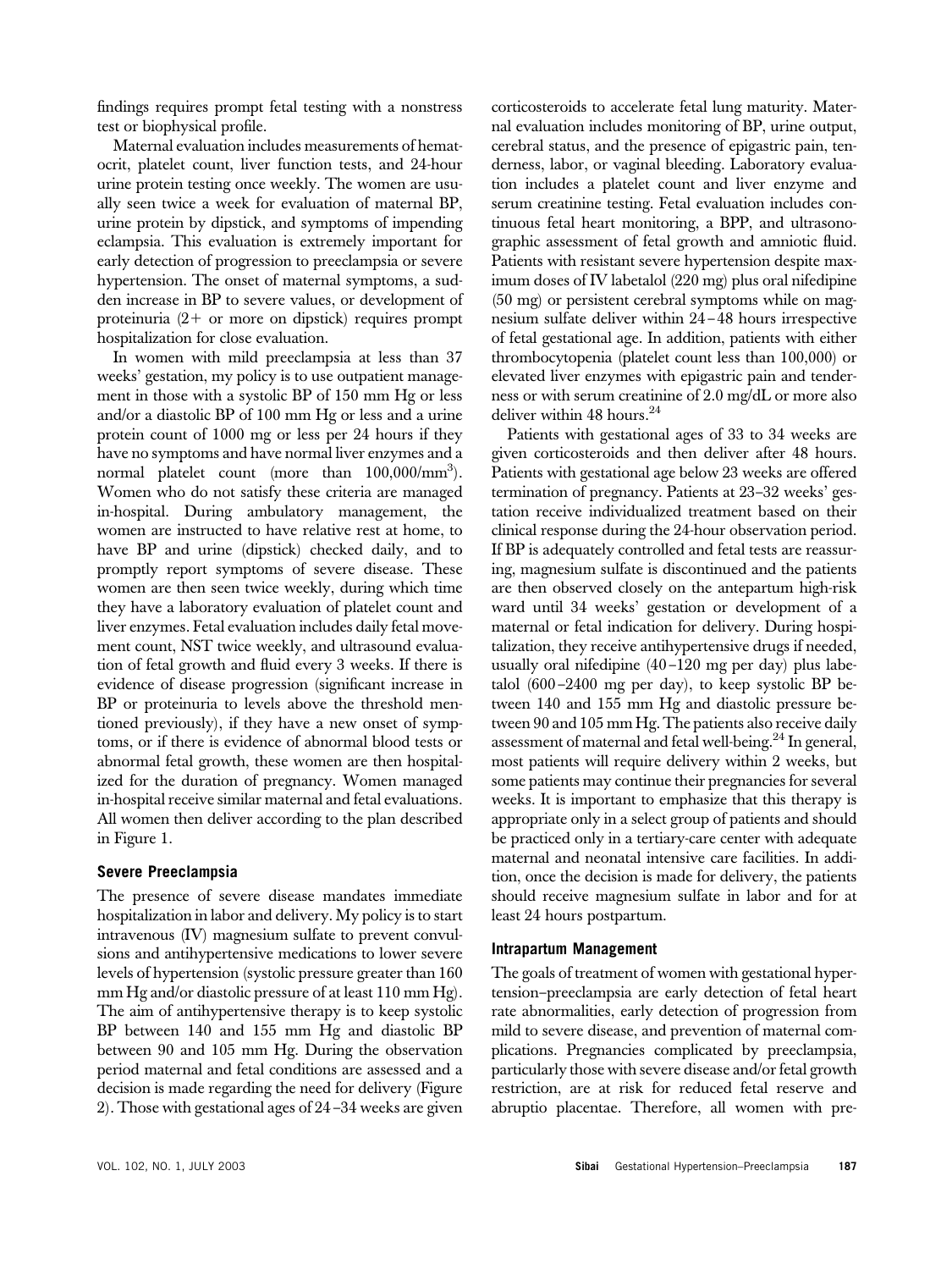<span id="page-7-0"></span>

**Figure 2.** Recommended management of severe preeclampsia. Maternal distress: thrombocytopenia, imminent eclampsia, pulmonary edema, and hemolysis plus elevated liver enzyme levels. *Sibai. Gestational Hypertension-Preeclampsia. Obstet Gynecol 2003.*

eclampsia should receive continuous monitoring of fetal heart rate and uterine activity, with special attention to hyperstimulation and development of vaginal bleeding during labor. The presence of uterine irritability and/or recurrent variable or late decelerations may be the first sign of abruptio placentae in these women.

Some women with mild hypertension–preeclampsia will progress to severe disease as a result of changes in cardiac output and stress hormones during labor. Therefore, all women with gestational hypertension–preeclampsia should have BP recordings every hour and need to be questioned about the new onset of symptoms suggesting severe disease. Those who develop severe hypertension and/or symptoms should be treated as having severe preeclampsia.

Maternal pain relief during labor and delivery can be provided by either systemic opioids or segmental epidural anesthesia. Epidural analgesia is considered the preferred method of pain relief in women with mild gestational hypertension and mild preeclampsia. Al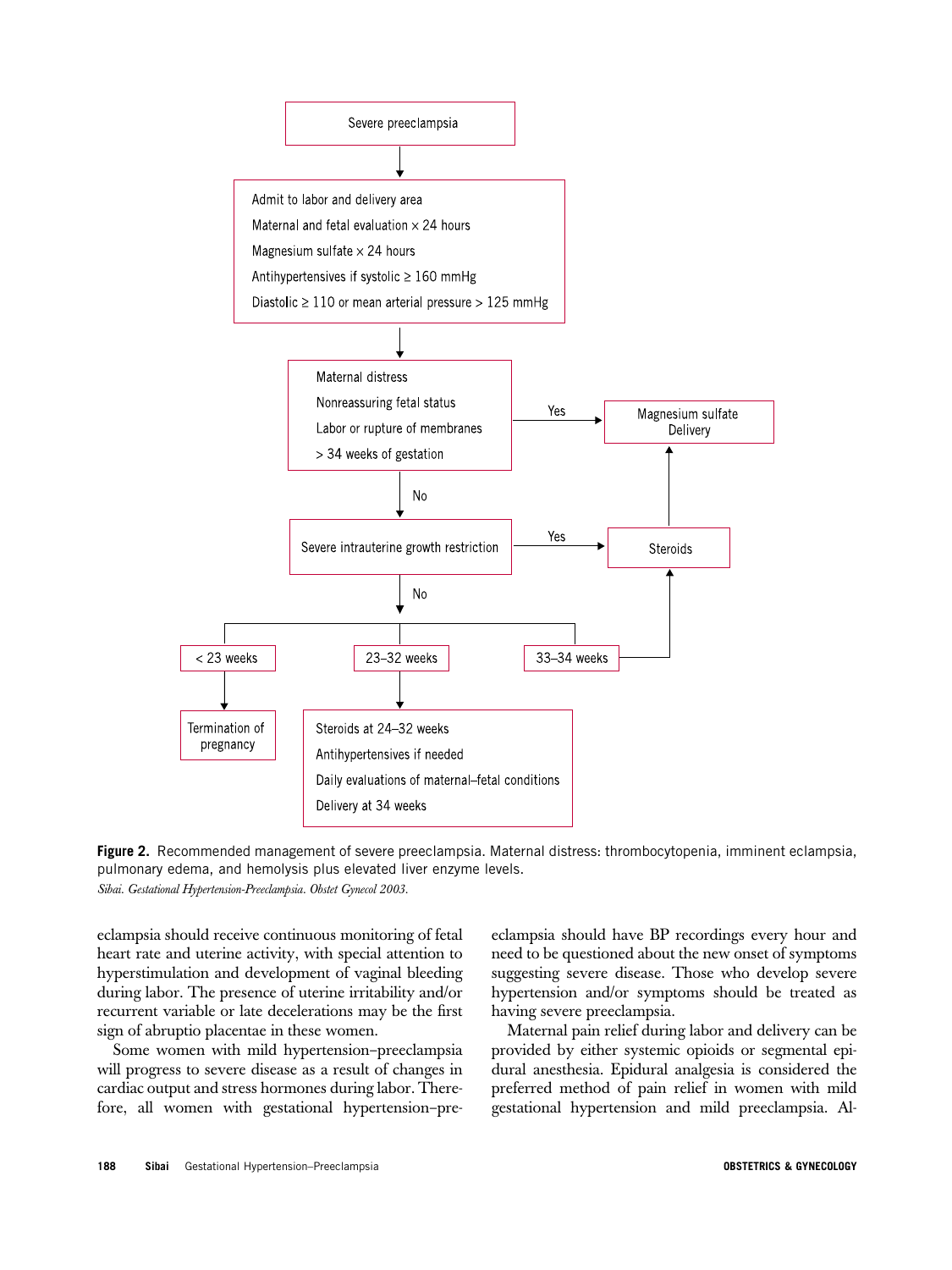though there is no unanimity of opinion regarding the use of epidural anesthesia in women with severe preeclampsia, a significant body of evidence indicates that epidural anesthesia is safe in these women.<sup>1,25</sup> A randomized trial of 116 women with severe preeclampsia receiving either epidural analgesia or patient-controlled analgesia reported no differences in cesarean delivery rates, and the group receiving epidural analgesia had significantly better pain relief during labor.<sup>26</sup>

Either epidural, spinal, or combined techniques or regional anesthesia are considered by most obstetric anesthesiologists to be the method of choice during cesarean delivery. In women with severe preeclampsia, general anesthesia increases the risk of aspiration and failed intubation due to airway edema and is associated with marked increases in systemic and cerebral pressures during intubation and extubation.<sup>1</sup> Women with airway or laryngeal edema may require awake intubation under fiber optic observation with the availability of immediate tracheostomy. Changes in systemic and cerebral pressures may be attenuated by pretreatment with labetalol or nitroglycerine injections. It is important to emphasize that regional anesthesia is contraindicated in the presence of coagulopathy or severe thrombocytopenia (platelet count less than  $50,000/\text{mm}^3$ ).

## **Prevention of Convulsions**

Magnesium sulfate is the drug of choice to prevent convulsions in women with preeclampsia. Two recent randomized trials showed that magnesium sulfate is superior to a placebo for prevention of convulsions in women with severe preeclampsia[.27,28](#page-10-0) One of the largest randomized trials to date enrolled 10,141 women with preeclampsia in 33 nations (largely in the Third World)[.28](#page-10-0) Almost all of the enrolled patients had severe disease by US standards: 50% received antihypertensives before randomization, 75% received antihypertensives after randomization, and the remainder had severe preeclampsia or imminent eclampsia. Among all enrolled women, the rate of eclampsia was significantly lower in those assigned to magnesium sulfate  $(0.8\%$ versus 1.9%; RR 0.42; 95% CI 0.29, 0.60). However, among the 1560 women enrolled in the Western world, the rates of eclampsia were 0.5% in the magnesium group and 0.8% in the placebo, a difference that was not significant (RR 0.67; 95% CI 1.19, 2.37).<sup>28</sup>

There are two randomized placebo-controlled trials evaluating the efficacy and safety of magnesium sulfate in women with mild preeclampsia.<sup>29,30</sup> One of these trials included  $135$  women<sup>29</sup> and the other included only  $222.^{30}$  There were no instances of eclampsia in either group in both of these trials. In addition, the findings of both studies revealed that magnesium sulfate does not

affect the duration of labor or the rate of cesarean delivery. However, neither of these studies had an adequate sample size to determine the efficacy of magnesium sulfate in preventing convulsions. $29,30$  Therefore, the benefit of magnesium sulfate in women with mild preeclampsia remains unclear. A randomized trial to answer this question is urgently needed. My policy is to give IV magnesium sulfate during labor and postpartum for all women with diagnosed severe preeclampsia. I do not use this therapy in women with mild gestational hypertension or preeclampsia in the absence of symptoms. In women having elective cesarean delivery, magnesium sulfate is given at least 2 hours before the procedure and continued during surgery and for at least 12 hours postpartum.

# **Control of Severe Hypertension**

The objective of treating acute severe hypertension is to prevent potential cerebrovascular and cardiovascular complications such as encephalopathy, hemorrhage, and congestive heart failure.<sup>1</sup> For ethical reasons, there are no randomized trials to determine the level of hypertension to treat to prevent these complications. Antihypertensive therapy is recommended by some for sustained systolic BP values of at least 180 mm Hg and for sustained diastolic values of at least 110 mm Hg. Some experts recommend treating systolic levels of 160 mm Hg or greater, others recommend treating diastolic levels of 105 mm Hg or greater, whereas others use a mean arterial BP of 130 mm Hg or greater.<sup>1,2</sup> The definition of sustained hypertension is not clear, ranging from 30 minutes to 2 hours.

The most commonly used and advocated agent for the treatment of severe hypertension in pregnancy is IV hydralazine given as bolus injections of 5–10 mg every 15–20 minutes for a maximum dose of 30 mg. Recently, several drugs were compared with hydralazine in small, randomized trials. The results of these trials were the subject of a recent systemic review that suggested that IV labetalol or oral nifedipine is as effective as and has fewer side effects than IV hydralazine.<sup>31</sup> The recommended dose of labetalol is  $20-40$  mg IV every  $10-15$  minutes for a maximum of 220 mg, and the dose of nifedipine is 10–20 mg orally every 30 minutes for a maximum dose of  $50 \text{ mg}$ .<sup>1</sup> I generally use sustained BP values of at least 170 mm Hg (systolic) or at least 110 mm Hg (diastolic) to initiate therapy intrapartum. For women with thrombocytopenia and those in the postpartum period I use systolic values of at least 160 mm Hg or diastolic values of at least 105 mm Hg. My first-line agent is IV labetalol, and if maximum doses are ineffective, I add oral nifedipine.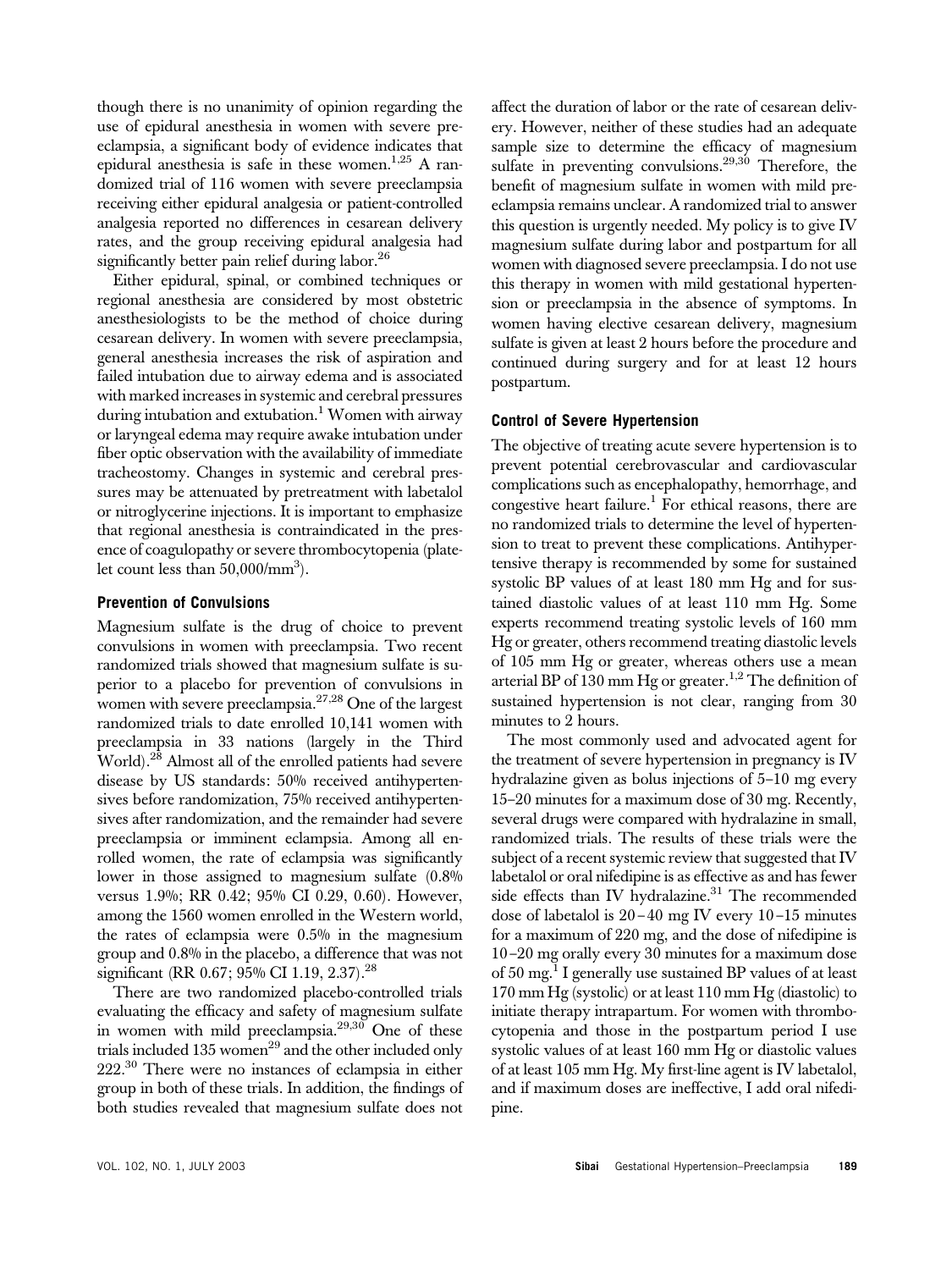#### **Mode of Delivery**

There are no randomized trials comparing optimal methods of delivery in women with gestational hypertension– preeclampsia. A plan for vaginal delivery should be attempted for all women with mild disease and for the majority of women with severe disease, particularly those beyond 30 weeks' gestation.<sup>1</sup> The decision to perform cesarean delivery should be based on fetal gestational age, fetal condition, presence of labor, and cervical Bishop score. In general, the presence of severe preeclampsia is not an indication for cesarean delivery. My policy is to recommend elective cesarean delivery for all women with severe preeclampsia below 30 weeks' gestation who are not in labor and whose Bishop score is below five. In addition, I recommend elective cesarean delivery to those with severe preeclampsia plus fetal growth restriction if the gestational age is below 32 weeks in the presence of an unfavorable cervical Bishop score.

#### **Postpartum Management**

During the immediate postpartum period, women with preeclampsia should receive close monitoring of BP and symptoms consistent with severe disease and accurate measurements of fluid intake and urinary output.

These women usually receive large amounts of IV fluids during labor, as a result of prehydration before the administration of epidural analgesia, and IV fluids given during the administration of oxytocin and magnesium sulfate in labor and postpartum. In addition, during the postpartum period there is mobilization of extracellular fluid leading to increased intravascular volume. As a result, women with severe preeclampsia—particularly those with abnormal renal function, those with capillary leaks, and those with early onset—are at increased risk for pulmonary edema and exacerbation of severe hypertension postpartum. These women should receive frequent evaluation of the amount of IV fluids, oral intake, blood products, and urine output as well as monitoring by pulse oximetry and pulmonary auscultation.

In general, in most women with gestational hypertension the BP becomes normotensive during the first week postpartum[.32](#page-11-0) In contrast, in women with preeclampsia the hypertension takes a longer time to resolve. $32$  In addition, in some women with preeclampsia there is an initial decrease in BP immediately postpartum, followed by development of hypertension again between days 3 and  $6^{33}$  My policy is to use antihypertensive drugs if the systolic BP is at least 155 mm Hg and/or if the diastolic BP is at least 105 mm Hg. My drug of choice is oral nifedipine (10 mg every 6 hours) or long-acting nifedipine  $(10 \text{ mg twice daily})$  to keep BP below that level.<sup>34</sup> If BP is well controlled and there are no maternal symptoms, the woman is then discharged home with instructions for daily BP measurements by a home visiting nurse for the first week postpartum or longer as necessary. Antihypertensive medications are discontinued if the pressure remains below the hypertensive levels for at least 48 hours.

Severe hypertension or severe preeclampsia may develop for the first time in the postpartum period. Hence, all postpartum women should be educated about the signs and symptoms of severe hypertension or preeclampsia. These women are at increased risk for eclampsia, pulmonary edema, stroke, and thromboembolism. Therefore, medical providers as well as personnel who answer patient's phone calls should be educated and instructed about the important information to report to physicians.<sup>35</sup> In addition, women who have persistent severe headaches, visual changes, epigastric pain with nausea or vomiting, and severe hypertension require immediate evaluation and potential hospitalization. My policy is to give these women magnesium sulfate for at least 24 hours and to give antihypertensive drugs to keep the BP below the severe range. If the patient does not respond to such therapy, then I perform brain imaging to rule out the presence of other cerebral pathology[.35,36](#page-11-0)

#### **SUMMARY**

The etiology and pathogenesis of gestational hypertension and preeclampsia remain unknown. Despite all the recent research efforts, there are no reliable tests to predict the development of preeclampsia and there are no effective therapeutic methods to prevent preeclampsia. As a result, gestational hypertension and preeclampsia remain a major obstetric problem, accounting for a large percentage of maternal and perinatal morbidities. At present, there are few, if any, multicenter randomized studies available to evaluate the safety and efficacy of the various fetal evaluation techniques or of the various antihypertensive drugs recommended during the management of gestational hypertension and preeclampsia. There is solid evidence to treat severe hypertension and to use magnesium sulfate as a prophylaxis against convulsions in women with severe disease. However, there are inadequate data to support the use of magnesium sulfate in women with mild gestational hypertension or mild preeclampsia. Therefore, until multicenter trials are performed in this area, management of women with preeclampsia will continue to be based on consensus and expert opinion.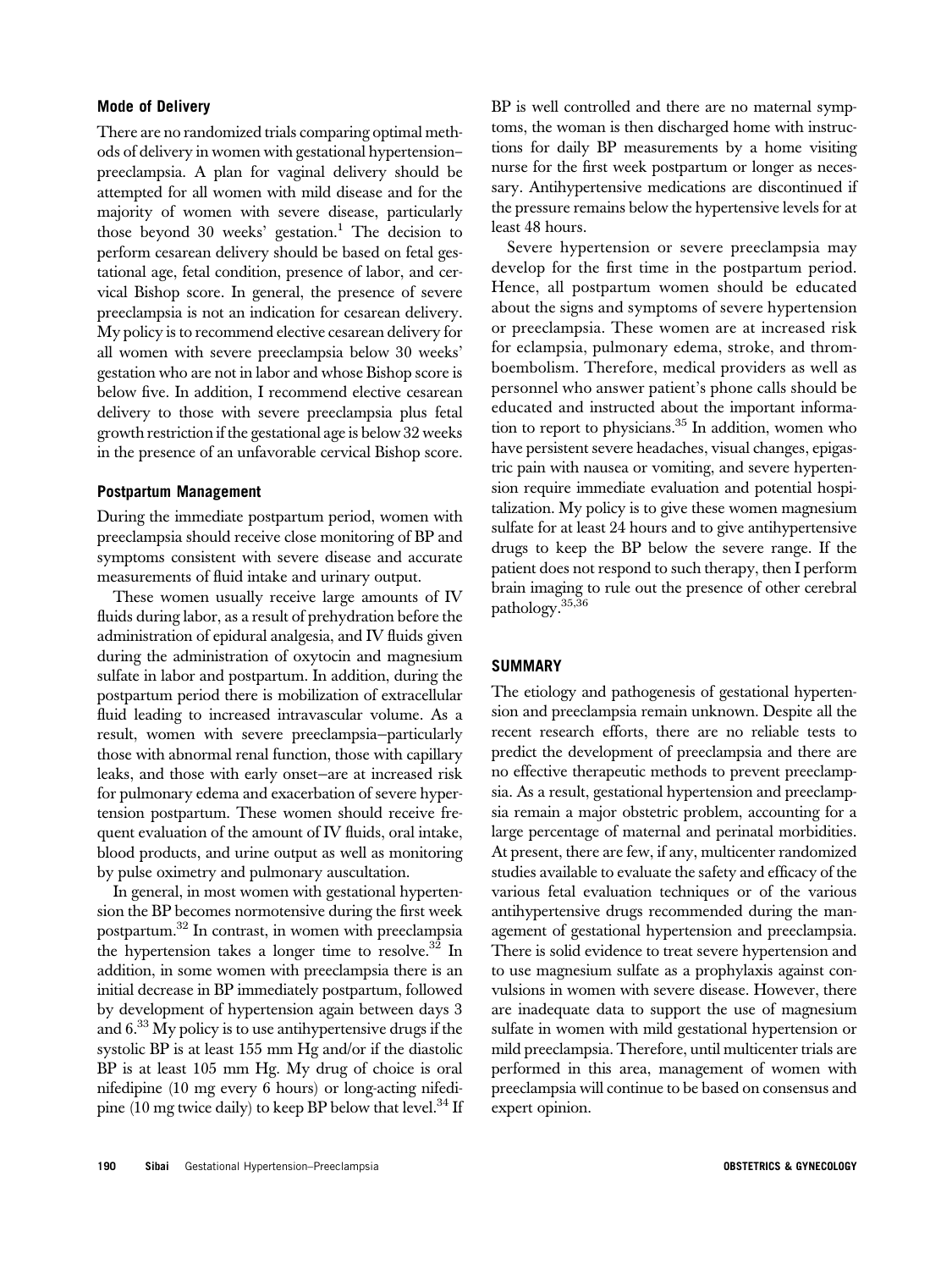#### <span id="page-10-0"></span>**REFERENCES**

- 1. Report of the National High Blood Pressure Education Program. Working group report on high blood pressure in pregnancy. Am J Obstet Gynecol 2000;183:S1–22.
- 2. ACOG Committee on Practice Bulletins—Obstetrics. Diagnosis and management of preeclampsia and eclampsia. Obstet Gynecol 2001;98:159–67.
- 3. Hauth JC, Ewell MG, Levine RL, Esterlitz JR, Sibai BM, Curet LB. Pregnancy outcomes in healthy nulliparas women who subsequently developed hypertension. Obstet Gynecol 2000;95:24–8.
- 4. Knuist M, Bonsel GJ, Zondervan HA, Treffers PE. Intensification of fetal and maternal surveillance in pregnant women with hypertensive disorders. Int J Gynecol Obstet 1998;61:127.
- 5. Buchbinder A, Sibai BM, Caritis S, Macpherson C, Hauth J, Lindheimer MD. Adverse perinatal outcomes are significantly higher in severe gestational hypertension than in mild preeclampsia. Am J Obstet Gynecol 2002;186:66–71.
- 6. Hnat MD, Sibai BM, Caritis S, Hauth J, Lindheimer MD, MacPherson C. Perinatal outcome in women with recurrent preeclampsia compared with women who develop preeclampsia as nulliparas. Am J Obstet Gynecol 2002; 186:422–6.
- 7. Barton JR, O'Brien JM, Bergauer NK, Jacques DL, Sibai BM. Mild gestational hypertension remote from term: progression and outcome. Am J Obstet Gynecol 2001;184: 979–83.
- 8. Meyer NL, Mercer BM, Friedman SA, Sibai BM. Urinary dipstick protein: A poor predictor of absent or severe proteinuria. Am J Obstet Gynecol 1994;170:137–41.
- 9. Sibai BM, Caritis S, Hauth J, Lindheimer MD, MacPherson C, Klebanoff M, et al. Hypertensive disorders in twin versus singleton gestations. National Institute of Child Health and Human Development Network of Maternal-Fetal Medicine Units. Am J Obstet Gynecol 2000;182: 938–42.
- 10. Dekker GA, Sibai BM. Pathogenesis and etiology of preeclampsia. Am J Obstet Gynecol 1998;179:1359.
- 11. Friedman SA, Lindheimer MD. Prediction and differential diagnosis. In: Lindheimer MD, Roberts JM, Cunningham FG, eds. Chesley's hypertensive disorders in pregnancy. Stamford, Connecticut: Appleton and Lange, 1999: 201–27.
- 12. Sibai BM. Prevention of preeclampsia: A big disappointment. Am J Obstet Gynecol 1998;179:1275–8.
- 13. Levine RJ, Hauth JC, Curet LB, Sibai BM, Catalano PM, Morris CD. Trial of calcium to prevent preeclampsia. N Engl J Med 1997;337:69–76.
- 14. Duley L, Henderson-Smart D, Knight M, King J. Antiplatelet drugs for prevention of pre-eclampsia and its consequences: Systemic review. BMJ 2001;322:329–33.
- 15. Caritis S, Sibai B, Hauth J, Lindheimer MD, Klebanoff M, Thom E. Low-dose aspirin to prevent preeclampsia in women at high risk. N Engl J Med 1998;338:701–5.
- 16. Chappell LC, Seed PT, Briley AL, Kelly FJ, Lee R, Hunt BJ. Effect of antioxidants on the occurrence of pre-eclampsia in women at increased risk: A randomized trial. Lancet 1999;354:810–6.
- 17. Coomarasamy A, Papaioannou S, Gee H, Khan KS. Aspirin for the prevention of preeclampsia in women with abnormal uterine artery Doppler: A meta-analysis. Obstet Gynecol 2001;98:861–6.
- 18. Sibai BM, Villar MA, Mabie BC. Acute renal failure in hypertensive disorders of pregnancy. Am J Obstet Gynecol 1990;162:777–83.
- 19. Barton JR, Witlin AG, Sibai BM. Management of mild preeclampsia. Clin Obstet Gynecol 1999;42:465–9.
- 20. Magee LA, Ornstein MP, Von Dadelszen P. Fortnightly review: Management of hypertension in pregnancy. BMJ 1999;318:1332–6.
- 21. Barron WM, Heckerling P, Hibbard JU, Fisher S. Reducing unnecessary coagulation testing in hypertensive disorders of pregnancy. Obstet Gynecol 1999;94:364–70.
- 22. Friedman SA, Lubarsky S, Schiff E. Expectant management of severe preeclampsia remote from term. Clin Obstet Gynecol 1999;42:470–8.
- 23. Amorim MMR, Santas LC, Faundes A. Corticosteroid therapy for prevention of respiratory distress syndrome in severe preeclampsia. Am J Obstet Gynecol 1999;180: 1283–8.
- 24. Schiff E, Friedman SA, Sibai BM. Conservative management of severe preeclampsia remote from term. Obstet Gynecol 1994;84:620–30.
- 25. Hogg B, Hauth JC, Caritis SN, Sibai BM, Lindheimer M, Van Dorsten JP, et al. Safety of labor epidural anesthesia for women with severe hypertensive disease. National Institute of Child Health and Human Development Maternal-Fetal Medicine Units Network. Am J Obstet Gynecol 1999;181:1096–101.
- 26. Head BB, Owen J, Vincent RD Jr, Shih G, Chestnut DH, Hauth JC. A randomized trial of intrapartum analgesia in women with severe preeclampsia. Obstet Gynecol 2002; 99:452–7.
- 27. Coetzee EJ, Dommisse J, Anthony J. A randomized controlled trial of intravenous magnesium sulfate versus placebo in the management of women with severe preeclampsia. Br J Obstet Gynaecol 1998;105:300–3.
- 28. The Magpie Trial Collaborative Group. Do women with pre-eclampsia, and their babies, benefit from magnesium sulfate? The Magpie trial: A randomized placebo-controlled trial. Lancet 2002;359:1877–90.
- 29. Witlin AG, Friedman SA, Sibai BM. The effect of magnesium sulfate therapy on the duration of labor in women with mild preeclampsia at term: A randomized, doubleblind, placebo-controlled trial. Am J Obstet Gynecol 1997; 176:623–7.
- 30. Livingston JC, Livingston LW, Ramsey R, Mabie BC, Sibai BM. Magnesium sulfate in women with mild pre-